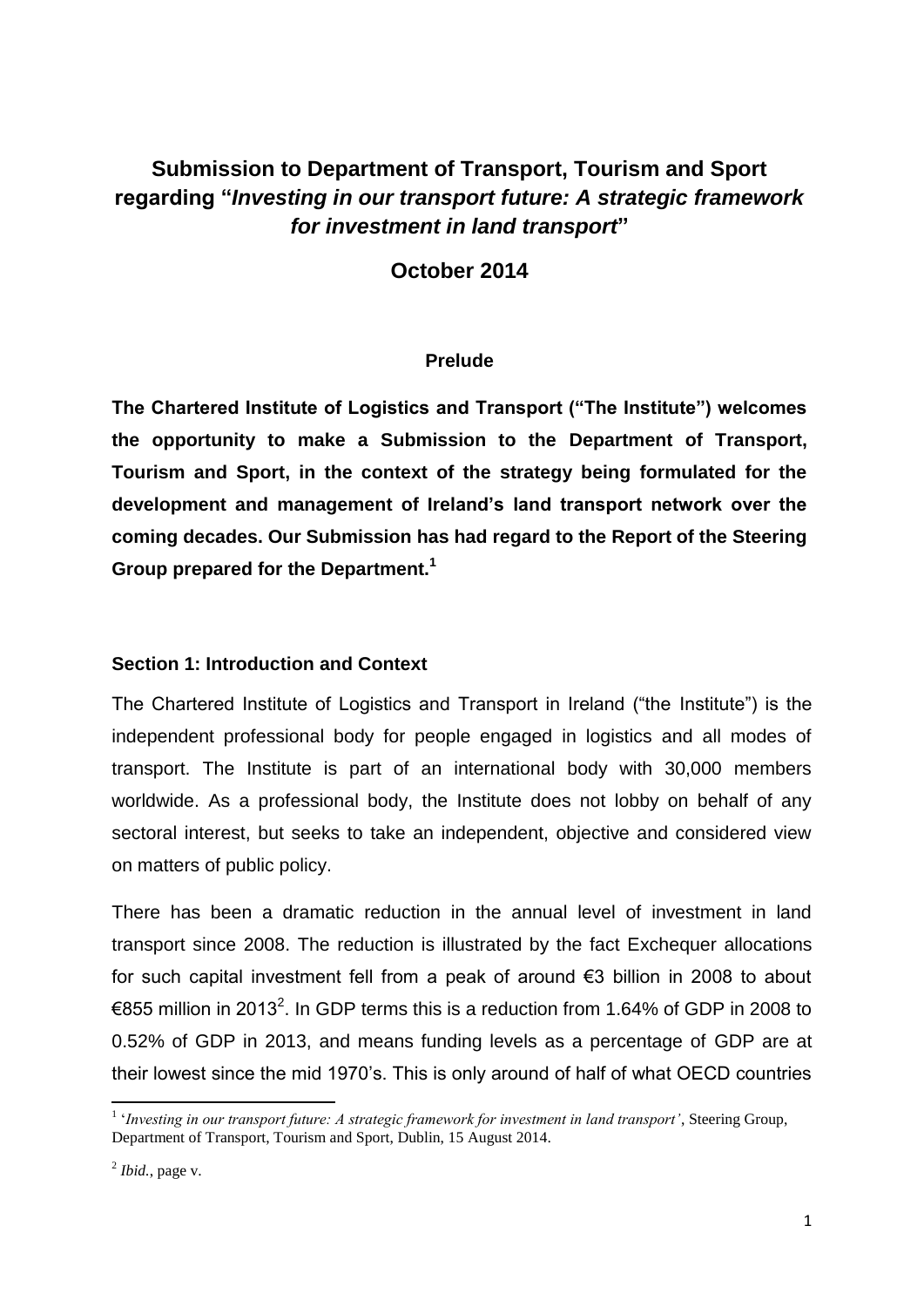invest; specifically, OECD countries invest on average around 1% of GDP on road and rail infrastructure<sup>3</sup>. It should be noted, however, that given Ireland has made only limited investment in some parts of its transport network, compared with other countries, funding above this average level would be required to improve our competitiveness in transport relative to other countries.

There is a risk that investment in land transport in Ireland will be neglected, in a period of continuing constraints on public finances and with a number of emerging public investment priorities, such as housing, water services and rural broadband. This would be a false economy and simply repeat the mistakes in the 1970s and 1980s. As a result of the decisions taken then, we were left with a crumbling transport system which was patently unfit for purpose and which required the State to make major investments, in the latter part of the twentieth century, simply to stand still.

The challenge now is how to ensure more appropriate investment levels for the future, that provide scope for network improvements and capacity increases. The Institute wishes to make its input in meeting that challenge. This submission recommends a reorientation of investment in land transport to ensure that the State retains the transport capacity required for recovery, while having regard to the State's continuing financial challenges.

Going forward, the Institute is of the belief that there are strong and cogent reasons for increased investment in land transport:

- An efficient transport system is essential to economic prosperity, sustainability and quality of life, as well as being an important factor in attracting foreign direct investment. It is also necessary to support economic development, both by ensuring the efficient movement of goods and enabling employees to access places of employment;
- Notwithstanding the substantial investment in the 1990s and 2000s, the quality of Ireland's transport infrastructure and services is not on a par with many other developed countries. While we have improved our rankings, we still rate relatively poorly in international competitiveness surveys and in national rankings produced by Engineers Ireland<sup>4</sup>;

 3 '*Spending on transport infrastructure'*, International Transport Forum, Press Release, Paris, 11 June 2013.

<sup>4</sup> '*The State of Ireland, 2014: A Review of Infrastructure in Ireland'*, Engineers Ireland, Dublin, 2014.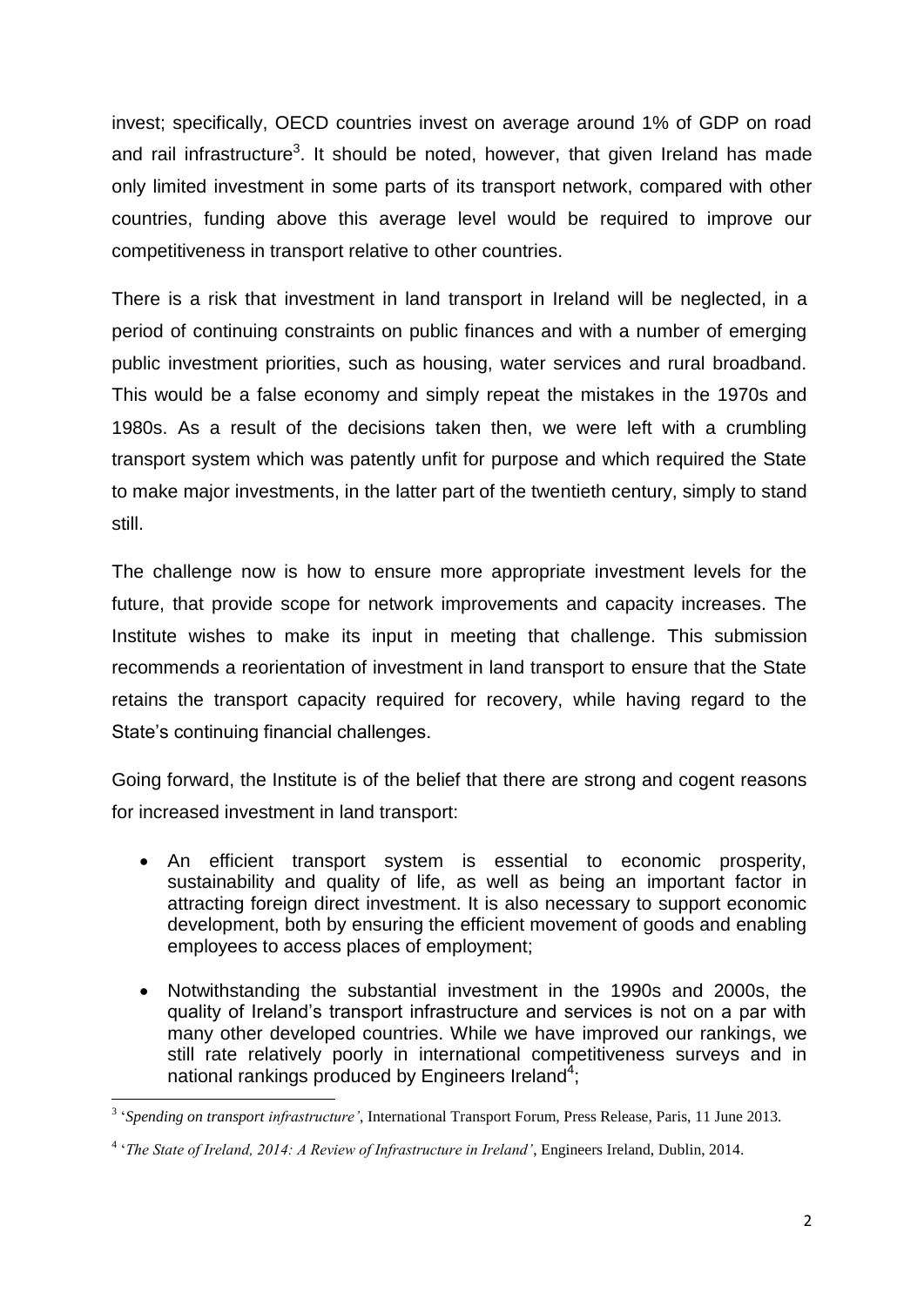- The present level of transport is well below what the International Transport Forum considers appropriate for a developed economy. Investment in land transport in Ireland represented 0.52% of GDP in 2013. The OECD countries invest on average around 1% of GDP on road and rail infrastructure<sup>5</sup>;
- As the economy improves and employment increases, congestion and system bottlenecks will quickly re-emerge and become constraints on development and detrimental to the quality of life; in 2007, the Dublin Chamber of Commerce estimated that congestion in the Greater Dublin Area amounted to  $\epsilon$ 2.5 billion a year, and
- Ireland has to meet very challenging targets for reduced greenhouse gas emissions. Transport is a major source of emissions and a combination of technological changes and investment in sustainable modes of transport will be needed to help meet our targets<sup>6</sup>.

Increased investment in land transport, of itself, will not be sufficient to ensure that Ireland has a transport network that can efficiently and effectively support the economic and social needs of the country. There are other requirements, including protection of existing infrastructural investment (**Section 2);** optimising the use of existing assets (**Section 3)**, and supporting public transport services (**Section 4).** The remaining sections of the Institute's submission deal with new investment (**Section 5)**; the introduction of Road Pricing **(Section 6)**; the use of an effective evaluation framework **(Section 7)**, and conclusions **(Section 8)**.

# **Section 2: Protect Existing Infrastructural Investment**

The Institute recently made a comprehensive submission to the public consultation being overseen by the Minister for Public Expenditure and Reform, in relation to the transport aspects of the 2014 Comprehensive Review of Expenditure. It is appropriate to quote from that submission, on the importance of protecting existing

 5 '*Spending on transport infrastructure'*, International Transport Forum, Press Release, Paris, 11 June 2012.

<sup>&</sup>lt;sup>6</sup> The Environmental Protection Agency points out that transport accounts for almost one-fifth of total greenhouse gas emissions and is an emission source that will require major action if Ireland is to meet its 2020 greenhouse emissions obligations – see http://www.epa.ie/.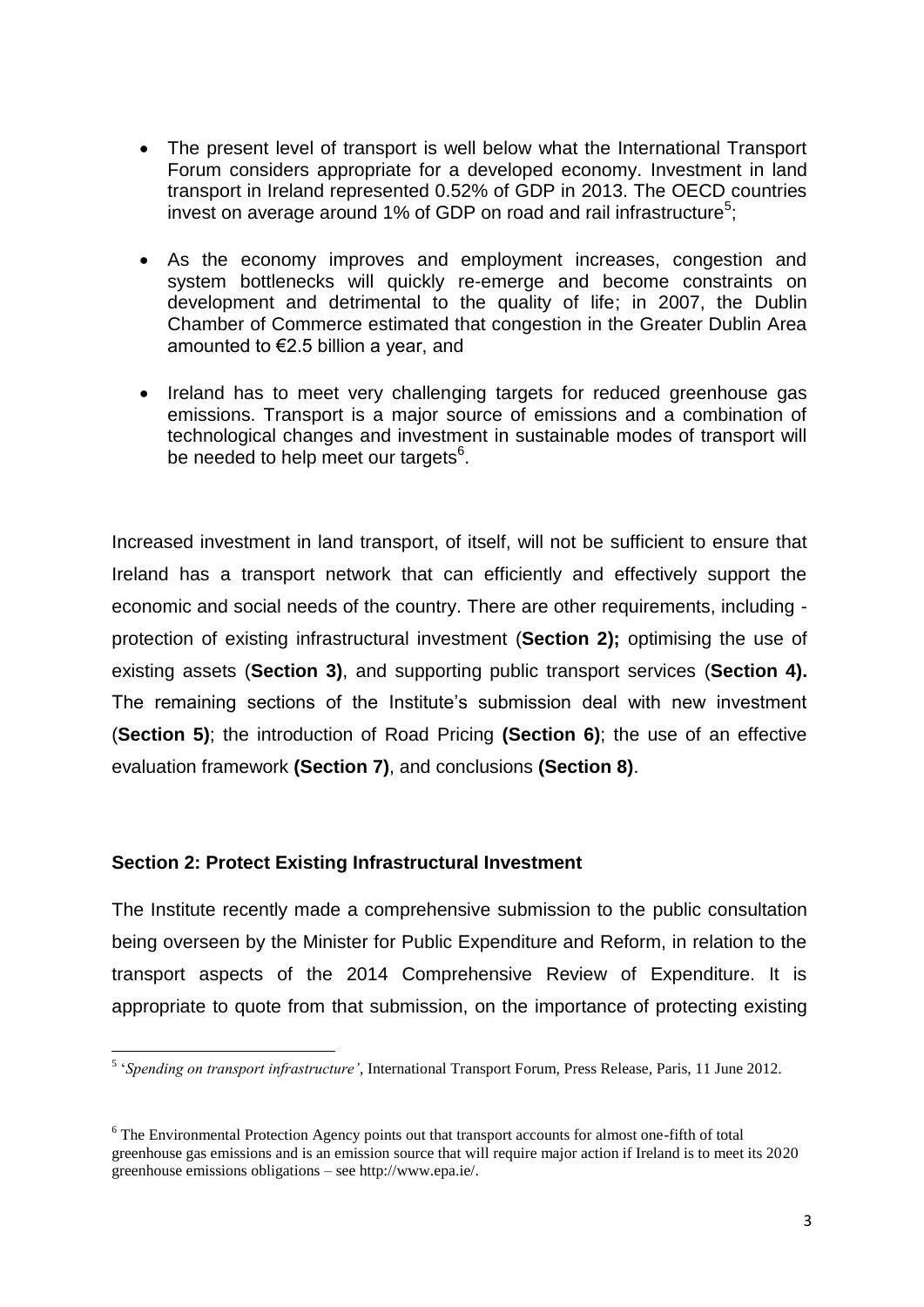infrastructural investment - "*The first priority for transport expenditure (both capital and current) in the years immediately ahead should be the maintenance in good repair and the renewal of the existing transport infrastructure".* Our submission went on to highlight the negative impact of cutbacks in public expenditure in land transport.

Cutbacks in public expenditure in land transport frequently results in maintenance of transport assets becoming irregular. For example, without regular maintenance, roads can rapidly fall into disrepair, preventing realisation of the longer term impacts of road improvements on development. Commenting on this matter, the World Bank has pointed out that - "*If road defects are repaired promptly, the cost is usually modest. If defects are neglected, an entire road section may fail completely, requiring full reconstruction at three times or more the cost, on average of maintenance costs"<sup>7</sup>*

The Institute also put forward some specific views regarding regards funding the upkeep of regional and local road network, and local government expenditure. Specifically, it was suggested that consideration should be given as to how a significant proportion of the receipts of the new local property tax can be directed to the maintenance and renewal of regional and local roads. It was also suggested that there needs to be a clearly stated policy on how Exchequer funding will be deployed to support local expenditure. Following the abolition of domestic rates, local authorities became very reliant on Exchequer funding and some local authorities reduced the level of expenditure from own resources on regional and local roads.

The matter of deferral of rail expenditure was discussed in Background Paper No. 13, which accompanies the Report from the Department's Steering Group. The background paper discussed how a "deferral" scenario could be implemented, with significant operational consequences, if a steady state funding requirement were not available. The paper acknowledged that such a scenario would erode over a period of time the gains made from the upgrading of the network over the fifteen years of the Railway Safety Programme. It then concluded that – "*Deferral is not a* 

<sup>&</sup>lt;sup>7</sup> 'Why road maintenance is important and how to get it done', Transport Note, No. TRN-4, World Bank, June 2005.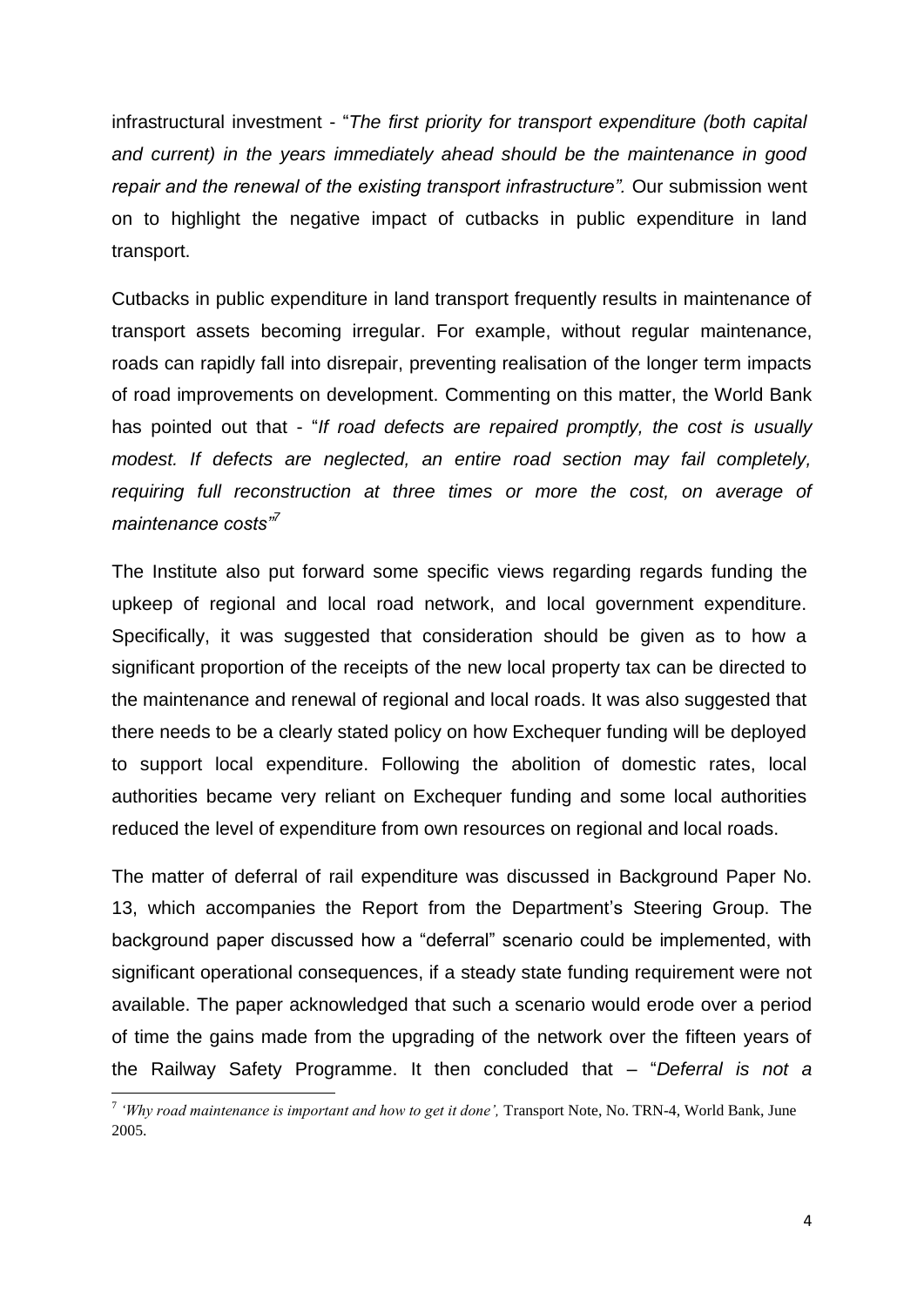*sustainable strategy as it commonly results in a higher investment requirement eventually. While savings are made in the short term by deferring renewals in favour of maintenance, the ultimate cost over the lifetime of the asset is significantly*  higher<sup>"8</sup>.

It is the view of the Institute that the – "...*overriding expenditure priority should be a sustained Exchequer investment in the maintenance and renewal of the existing road and public transport infrastructure. Failure to do so will have an increasing and accelerating detrimental impact on the quality, reliability and safety of that infrastructure and will lead to a rapid build-up of investment backlogs.*"

# **Section 3: Optimising the use of existing assets**

**.** 

Before contemplating new investment, it should be a policy imperative to ensure that the optimum use is being made of existing assets. This is euphemistically known as "sweating the assets". If funding priority is given to maintaining and renewing the existing infrastructure and to at least retaining the current quantum of public transport services, there may be little funding available for large new infrastructure projects. There may also be limited scope for further PPP investment and any such investment that is made has first call on limited future Exchequer funding. In the light of these factors, the paragraphs that follow put forward a number of practical suggestions for consideration by Government.

All of the State agencies involved in the provision and maintenance of transport infrastructure and services should be formally mandated to 'sweat their assets' and to include in their strategies, business plans and investment programmes specific measures to achieve this objective. This may require a change in policy orientation by some agencies and the acquisition of different skill-sets to those required for the development of new infrastructure. Different responses will be required from the different modes and from different dimensions of transport:

<sup>&</sup>lt;sup>8</sup> 'Analysis of Steady State Cost of Transport in Ireland', Background Paper No. Thirteen, accompanying '*Investing in our transport future: A strategic framework for investment in land transport'*, Steering Group, Department of Transport, Tourism and Sport, Dublin, 15 August 2014.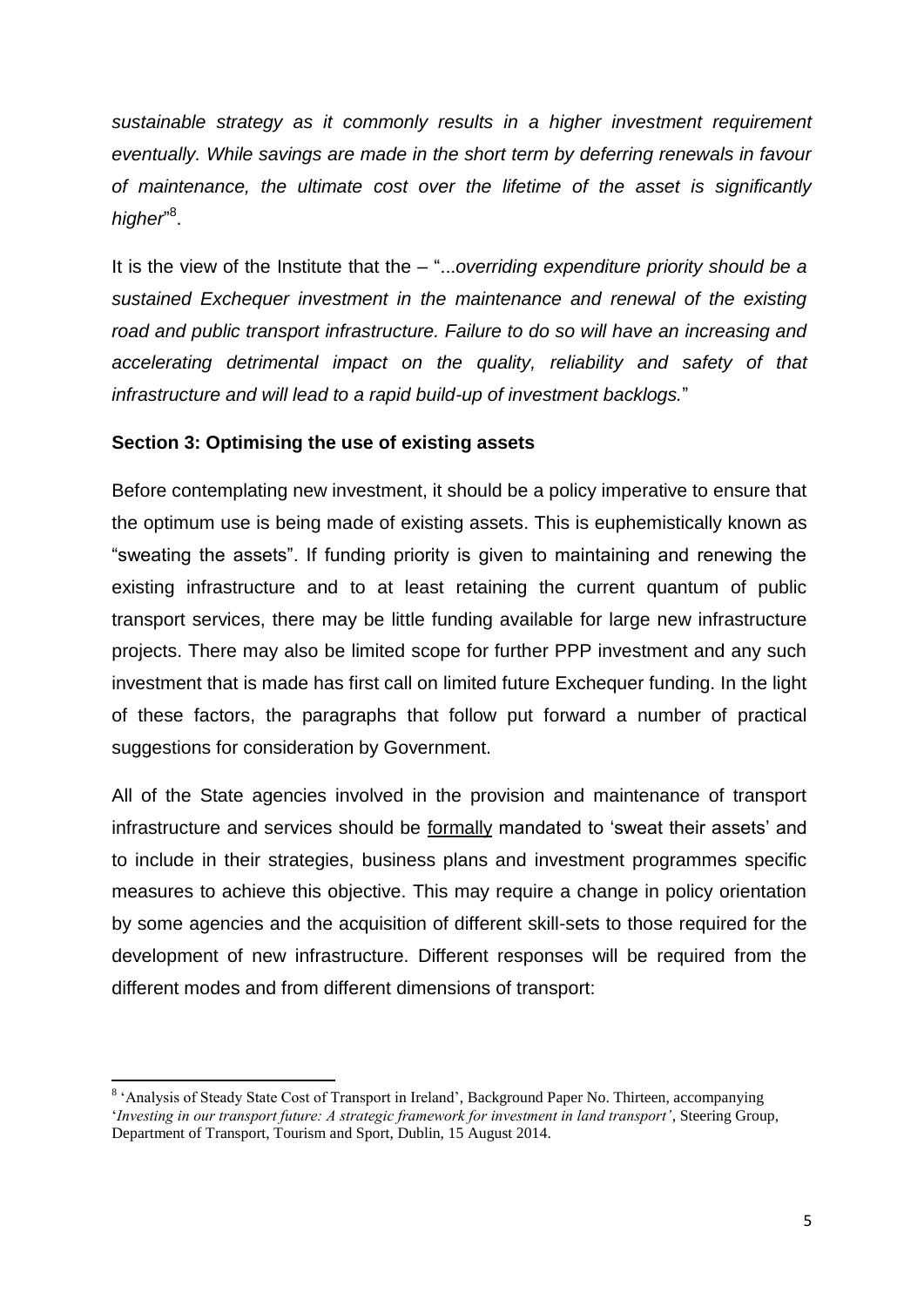- **Roads**: The preferred option should generally be the upgrading of existing roads, through realignment of routes, the provision of town bypasses and the implementation of pavement improvement works, rather than the construction of completely new roads;
- **Public transport**: It is recommended that there should be a continued emphasis on improving and supporting the provision of bus services, on an integrated basis, involving all of the relevant stakeholders. The work being done by local authorities, on the implementation of bus priority measures, should be intensified and accelerated;
- **Bus rapid transit (BRT):** BR**T** should be introduced without delay, given that it is a proven mass transport technology. The Institute strongly urge that adequate public funding be provided to implement the Dublin BRT projects in the next funding period<sup>9</sup>. The scope for similar-type BRT projects, or Quality Bus Corridors, in provincial cities should also be explored;
- **Rail Operations**: The emphasis for rail operations needs to be on the consolidation of existing investment. Land use policies can be used to achieve this by directing development to corridors which have benefitted from recent investment and which have spare capacity<sup>10</sup>. Failure to pursue effective land use policies which support existing investments could have negative consequences for future public transport investment;
- New Rail Policy: The Department's Steering Group<sup>11</sup> recommended that a new rail policy, that addresses the future role of rail transport in Ireland, should be developed. It is imperative that such a policy, in its development, should take cognisance of a number of key objectives – economic, social, environmental, and regional and urban development<sup>12</sup>;
- **Urban transport**: Relatively modest investment in bus-based public transport, cycling and walking facilities and traffic management in the regional cities and other major towns has the potential to generate significant returns and to contribute towards more sustainable urban transport. Such investment should be grounded on an integrated land use and transport strategy for each major urban area and its hinterland, based on a model such as the Cork Area Strategic Plan;
- **Land use**: Examples of what could be done from a land use perspective

<sup>11</sup> '*Investing in our transport future: A strategic framework for investment in land transport'*, page 49, Steering Group, Department of Transport, Tourism and Sport, Dublin, 15 August 2014.

<sup>12</sup> Rail market share should also be addressed. Frequently, rail's overall market share of 1% to 2% is cited. This ignores the much higher share along key corridors (19%) and within the Dublin commuter belt (13%).

<sup>1</sup>  $9$  There are some corridors where bus or BRT might not meet the evolving levels of demand. In such circumstances, the possibility of new rail-based solutions should be explored.

 $10$  Examples include the Sandyford to Bride's Glen and Saggart/Citywest Luas extensions; the four tracked section of the Kildare commuter rail line; the Midleton rail line, and Phase 1 of the Western Rail Corridor.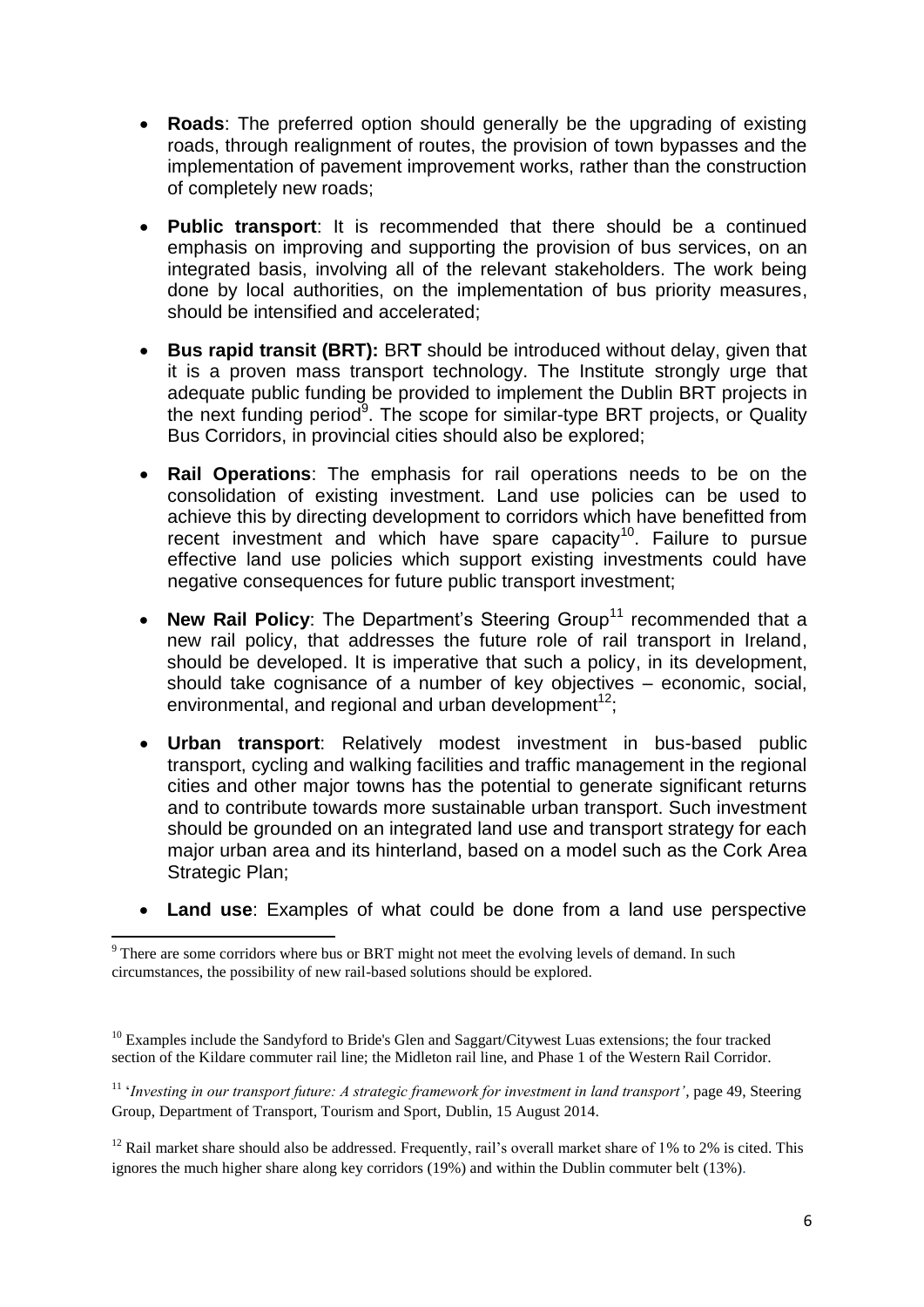include the location of high density residential development and employment intensive development along public transport corridors and the construction of park+ride facilities close to commuter rail, Luas stops and bus stops. Pressures to opt for lower density residential development along public transport corridors should be strongly resisted as environmentally unsustainable and seriously damaging to the economics of public transport. High density residential development does not equate to high rise but, when well designed, can provide a very attractive alternative to the traditional lower density housing;

- **NAMA**: Since NAMA controls a large proportion of the available development land, the State is now in a position to potentially exert a strong influence on the pattern and timing of future land use development. Consideration should be given to possible formal mechanisms for achieving in a way which does not compromise NAMA's fundamental policy objectives, and
- **Information technology** (IT): IT can be used very effectively to improve the efficiency, increase the capacity and enhance the quality of the transport system. There is already a good basic platform on which to develop this capability. The development of intelligent transport systems (ITS) will require substantial expenditure, but will still be low cost when compared with the construction of new infrastructure and would deliver higher returns on investment.

# **Section 4: Supporting public transport services**

**.** 

The Institute has some strong views as to the support that should be given to public transport services. The efforts being taken by the public transport companies to manage costs, improve efficiencies and rationalise services should be acknowledged. These efforts should be continued on an on-going basis, with an emphasis on managing costs and a focus on achieving greater efficiencies. Moreover, the level of Public Service Obligation (PSO) funding should not be further reduced, as this will result in real reductions in the total quantity of public transport services provided. That would exacerbate the decline in public transport use experienced since 2006 and see a further reduction in the modal share held by public transport, contrary to frequently expressed public policy<sup>13</sup>.

<sup>&</sup>lt;sup>13</sup> For example, the percentage public transport modal share for all modes of travel, used by people crossing the Canal Cordon inbound (between 07:00 and 10:00 hours) fell from 49.4% in 2006 to 47.9% in 2013. In the case of rail, the comparable percentage shares went down from 16.2% (2006) and 13% (2013). Bus share grew a half-percentage point to reach 29.3% in 2013; while LUAS grew from 4.4% (2006) to 5.7% (2013) – see '*Report on trends in mode share of vehicles and people crossing the Canal Cordon, 2006 to 2013'*, National Transport Authority, February 2014.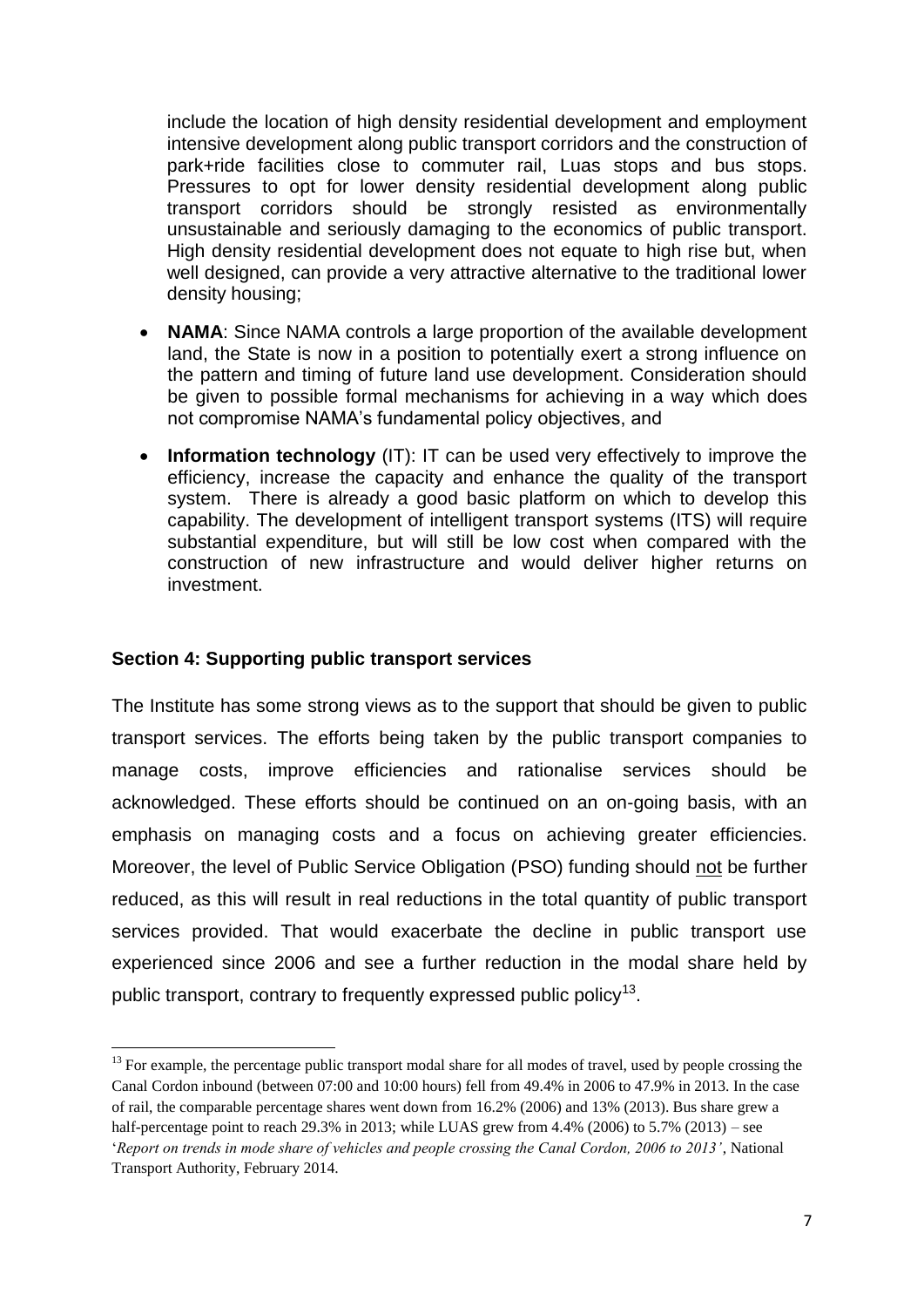There have been very significant fares increases in recent years, designed to close the funding gap. While they were understandable in the particular circumstances, any continuation of increases of this magnitude in the future would be counterproductive and lead to a reduction in public transport patronage<sup>14</sup>.

The Institute suggests that the Government consider an increase in funding from the Exchequer to sustain and where possible increase the total passenger capacity of public transport services. However the efforts to manage costs, improve efficiencies and adjust networks to match demand should continue. The baseline level of PSO funding could continue to accommodate demand and ensure efficiencies. In this regard, the Institute is aware that PSO contracts already have to meet the criteria set down in EU law, which set strict standards of operational performance and customer service and contain penalties for non-performance, and that the National Transport Authority monitors the contracted performance of each PSO operator on a quarterly basis.

# **Section 5: New Investment**

1

The Institute noted that the Steering Group estimated that an annual funding of €1.6 billion would be necessary to maintain a 'steady state' transport system. This does not includes provision for investment to increase capacity or build new projects beyond those already contractually committed and is also exclusive of the cost of subventing public transport services.

The reality is that there is a now a significant gap between the funding allocation for land transport and the funding levels required to maintain the existing system in adequate condition, even if all of the available funding is spent only on a steady state of investment. Faster economic growth than assumed by the Steering Group

<sup>&</sup>lt;sup>14</sup> Total public transport journeys fell by 20% between 2007 and 2012 and stabilised in 2013.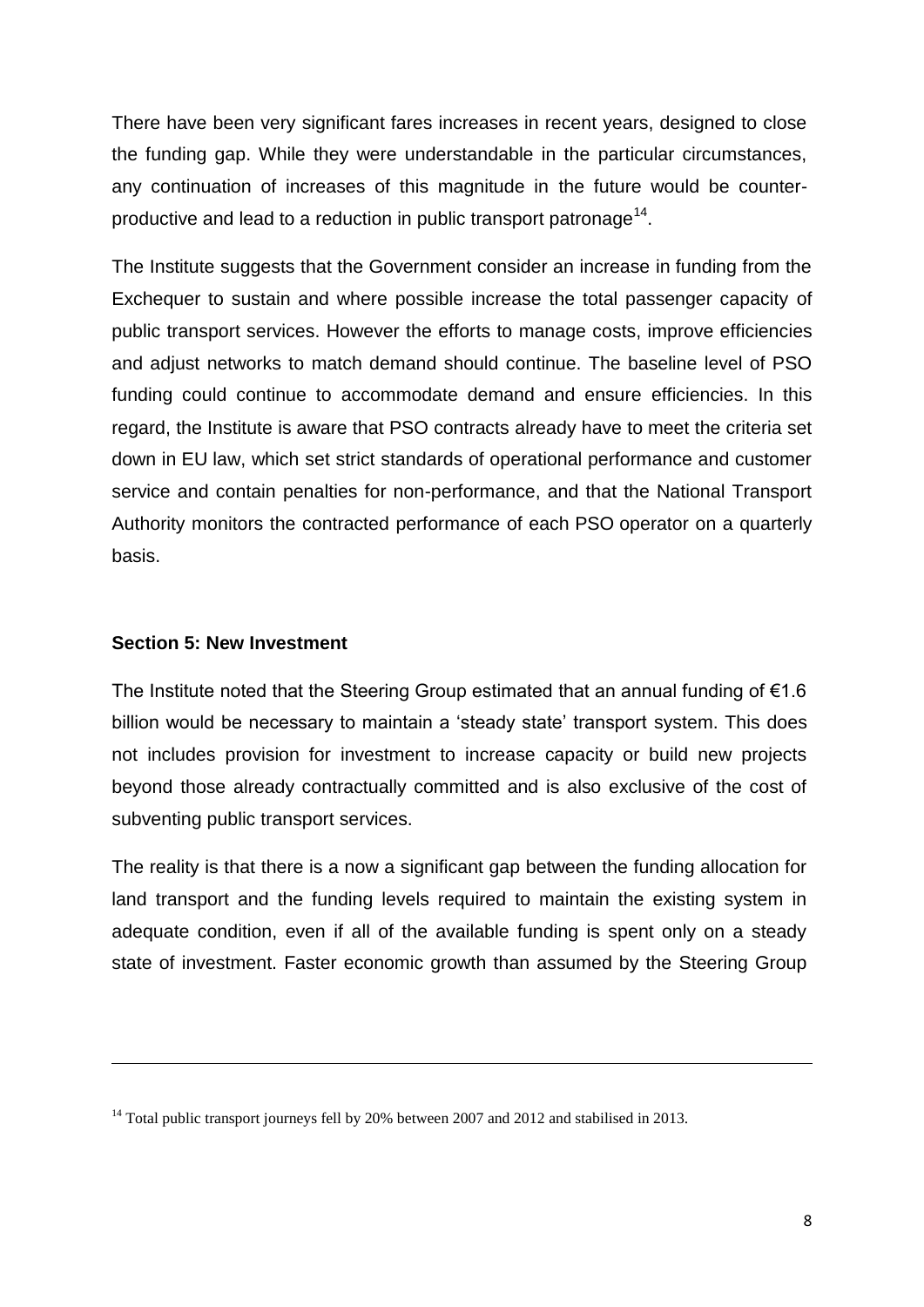will inevitably lead to even greater transport demands<sup>15</sup>. A steady state of funding leaves no scope for network improvements and capacity increases. There is a case to be made that significant investment should now be made in transport. Ireland is not unique as regards needing an uplift in transport investment. The Ministers of Transport, from the 54 member countries of the International Transport Forum, made such a case in May 2013, when they called for more investment in strategic transport infrastructure and services<sup>16</sup>.

The Institute is of the view that there are substantial investment backlogs across the network. For example, much of the national road network, particularly national secondary roads, is sub-standard. There are many suspended projects across the national network and the National Roads Authority has published needs studies which demonstrate that there are substantial investment requirements across the neglected national secondary network. Many regional and local roads are in need of strengthening and reconstruction, reflecting the fact that they were never built to take the traffic volumes and axle loads that they carry today.

Any future investment programme has to be more that a series of modal investment proposals brought together between two covers and presented as a strategy. It needs to demonstrate integrated thinking. The proposed investments need to be mutually reinforcing, not pulling in different directions. Potential projects need to be evaluated using a common evaluation framework. Because of the scarcity of finance, we need to choose those projects and programmes which provide the best return on investment and best assist the development of Ireland as a sustainable economy and society. Project selection should be guided by the requirements identified by the State's enterprise development agencies.

<sup>&</sup>lt;sup>15</sup> In this regard, the CSO figures for the second quarter of 2014 should be noted, as released by the CSO on 18 September 2014. They show that the Irish Economy grew by 7.7% in GDP terms and by 9% in GNP terms year on year. This is the strongest growth rate recorded since the early 2000's and shows that the strong and stable recovery in the Irish economy is well under way and is starting to be felt across all sectors of the economy.

<sup>&</sup>lt;sup>16</sup> Text of the Declaration by Ministers on 'Funding for Transport', 2013 Annual Summit Funding Transport. [www.internationaltransportforum.org/2013/pdf/DeclarationMinistersFunding2013.pdf](http://www.internationaltransportforum.org/2013/pdf/DeclarationMinistersFunding2013.pdf)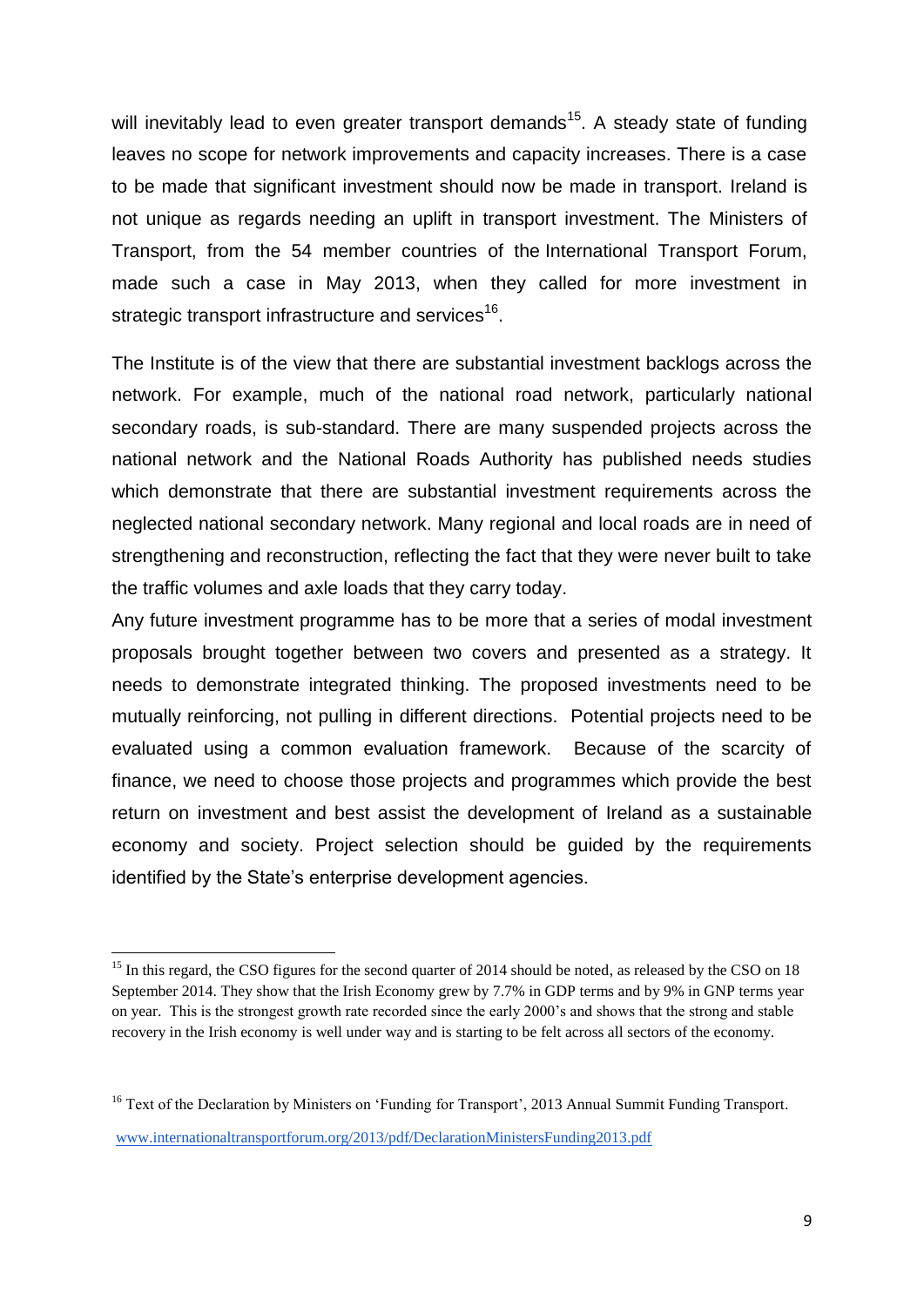As a prelude to investment, resources should now be earmarked for project planning. Past experience shows that congestion very quickly returns, once the economy begins to recover and employment starts to grow. This is particularly true of major urban areas but also for bottlenecks on the wider transport network. Project planning should be concentrated on potential problem areas, so that projects can be implemented as a timely response, subject to the necessary finances being available. The Institute therefore recommends that limited Exchequer funding be made available for a carefully targeted programme of project planning.

#### **Section 6: Introduction of Road Pricing**

The Steering Group's Report examined four options for filling the gap between the funding required and the funding available. The Institute would like to focus on just one mechanism, namely road pricing. This is a good time to begin the implementation of appropriate road pricing policies. The economic case for road pricing as a demand management tool is already well established, it provides a way of raising additional funding for transport and there will never be a better opportunity to make the difficult decisions required. In the short term, there is scope to raise extra revenue for investment in transport by introducing additional tolls on the national road network. For example the M9 could be tolled in the same way as the other inter-urban motorways. The Lee Tunnel could be tolled just as is the Limerick Tunnel.

Work should begin on the development of a congestion pricing system for the Greater Dublin Area and a road pricing system for the national road network. The technical planning and the preparation and passage of the necessary legislation are likely to take some time. Now is the time to begin this work, not when severe congestion becomes a reality once again as strong economic growth resumes. A lengthy period will also be required to increase public understanding of the need for such measures and this is perhaps the most significant challenge to be addressed. As an interim measure, multi-point tolling could be introduced on the M50. The level of toll charged at any one point should to be much lower than the existing West Link toll and the total toll charged should reflect the length of the M50 traversed by a vehicle. This would quickly generate additional revenue for investment and allocate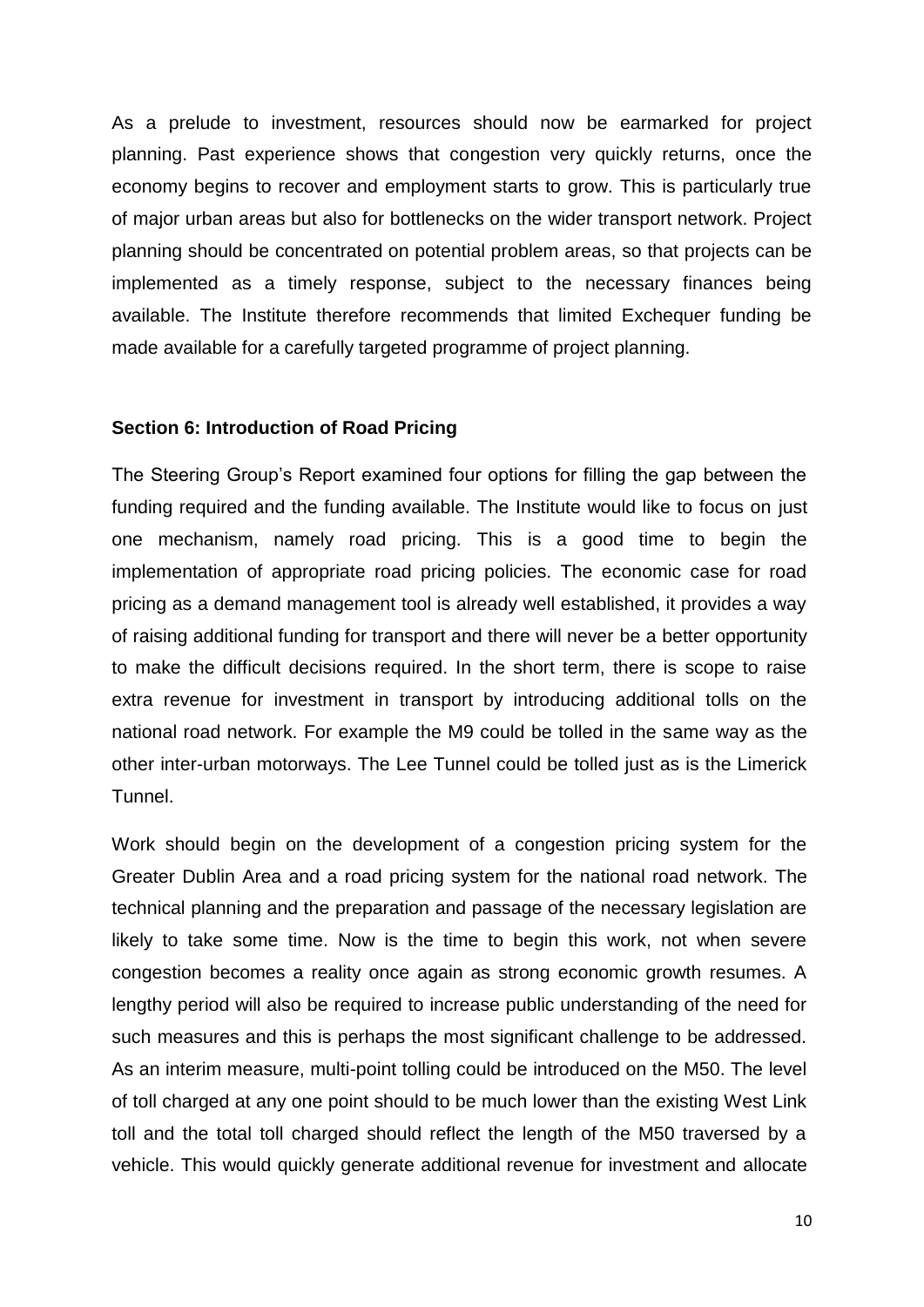space for more efficient use of capacity. It would also provide a starting point for demand management on roads. The M50 Demand Management Study, published recently by the NRA, provides a very useful context for this work $17$ .

# **Section 7: Use an Effective Evaluation Framework**

Decisions taken by Government on its transport investment priorities should be based on a coherent policy framework and use objective and transparent evaluation criteria. The basis for these decisions and the full business case for individual projects should be published. As Ferris <sup>18</sup>has recently argued, projects should only be given the 'green-light', after they have successfully met the assessment standards laid-down by Government. *Smarter Travel* <sup>19</sup>provides a good starting point for a coherent policy framework. The socio-economic return should be primary criterion for project selection. If additional selection criteria are used, they should be made public, as should information on how they are measured and evaluated and what relative weighting is attached to them.

The achievement of the full return on an investment is often dependent on other factors such as the implementation of a particular policy (for example the delivery of higher density land use development in a public transport corridor or the implementation of travel demand measures). It is vitally important that any decision to proceed with an investment is accompanied by a firm commitment to implement and complement the supporting policies or measures, so that integrated solutions are provided. If such a commitment is not forthcoming, the return on investment is likely to be lower and the decision to proceed should be reviewed. The consequences of not implementing the supporting actions should be spelt out in the business case for a project.

<sup>17</sup> http://www.nra.ie/docs/press-releases/M50-Demand-Management-Study.pdf

<sup>18</sup> '*Focus on Transport Investment',* Tom Ferris*,* Linkline Magazine, Chartered Institute of Logistics and Transport Ireland, Autumn 2013.

<sup>19</sup> '*Smarter Travel - A Sustainable Transport Future: A New Transport Policy for Ireland 2009 – 2020'*,

Department of Transport, February 2009.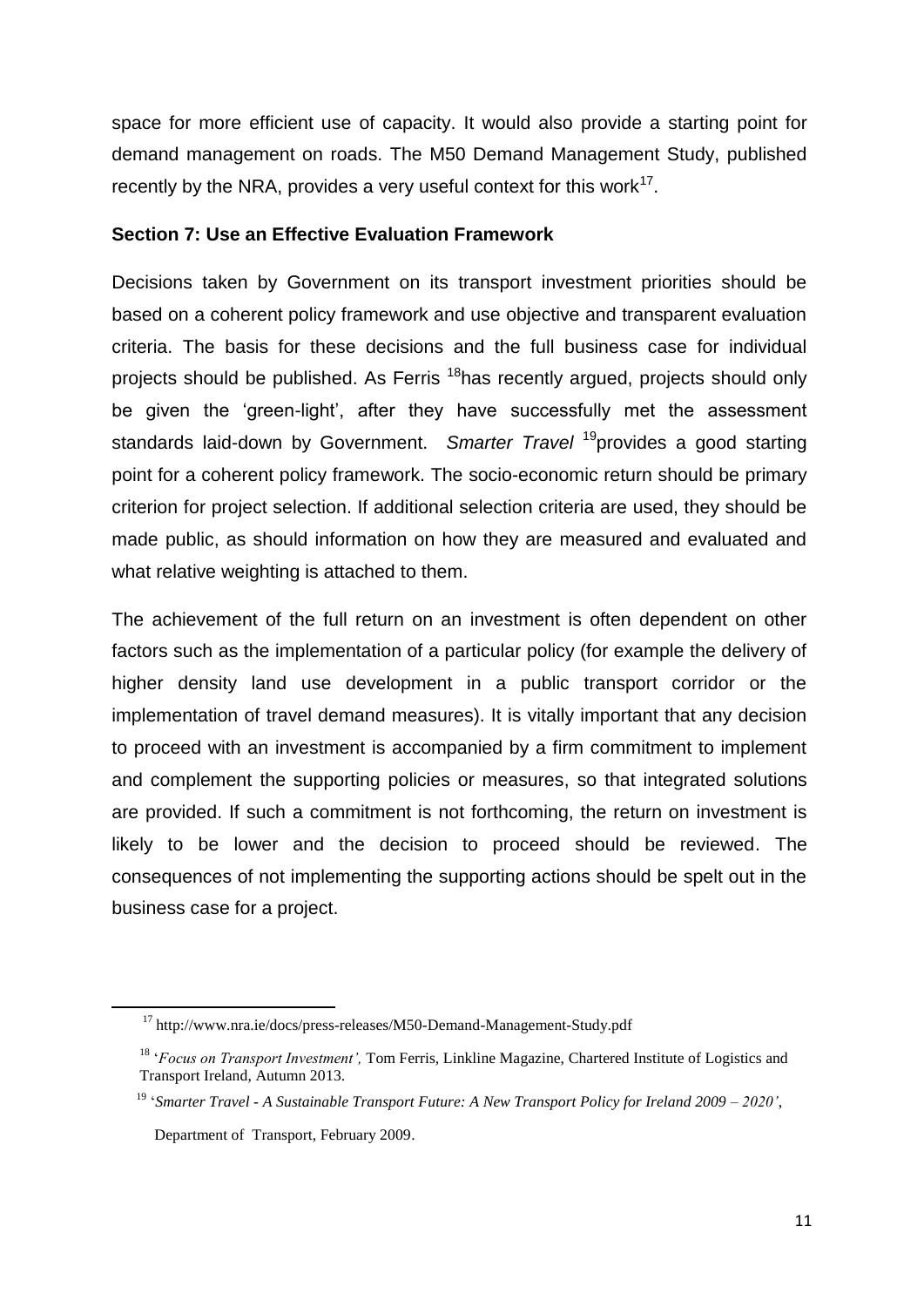# **Section 8: Conclusion**

**.** 

It will be a matter for Government to take the hard decisions in selecting the areas where transport investment will deliver the best returns<sup>20</sup>. The advice emanating from the current consultation can have a significant influence on the decision that will be taken. It is the view of the Institute that the first priority in those decisions has to be to protect our existing infrastructure. Failure to do so will have a negative impact on users of the transport system and the wider economy and will result in greater costs in the future to undo the damage done now by underinvestment. Some additional funding is required to stabilise and grow public transport services in a targeted way, while continuing the effort to manage costs, improve efficiencies and rationalise, or adjust, services where appropriate. There needs to be a strong focus on making optimum use of existing assets rather than creating new infrastructure. However there is also a need for a targeted programme of new investment to tackle reemerging congestion and address long-term transport bottlenecks. Now is the ideal time to begin the implementation of appropriate road pricing policies, including extra tolls on certain national roads and the starting of preparatory work on a congestion pricing system for the Greater Dublin Area, beginning with the introduction of multipoint tolling on the M50. The decisions taken by Government have to be based on a coherent policy framework and using objective and transparent evaluation criteria, thereby enabling voters and taxpayers to see and clearly understand the rationale for those decisions.

An annual Exchequer expenditure of the order of €2 billion will be required over the medium term, which should:

- Ensure that the existing transport infrastructure is adequately maintained and renewed;
- Sustain the existing level of public transport provision and permit modest targeted increases;

<sup>20</sup> '*Scope for increased investment in Land Transport',* Tom Ferris, Public Affairs Ireland (PAI) Journal, Issue No. 98, September 2014